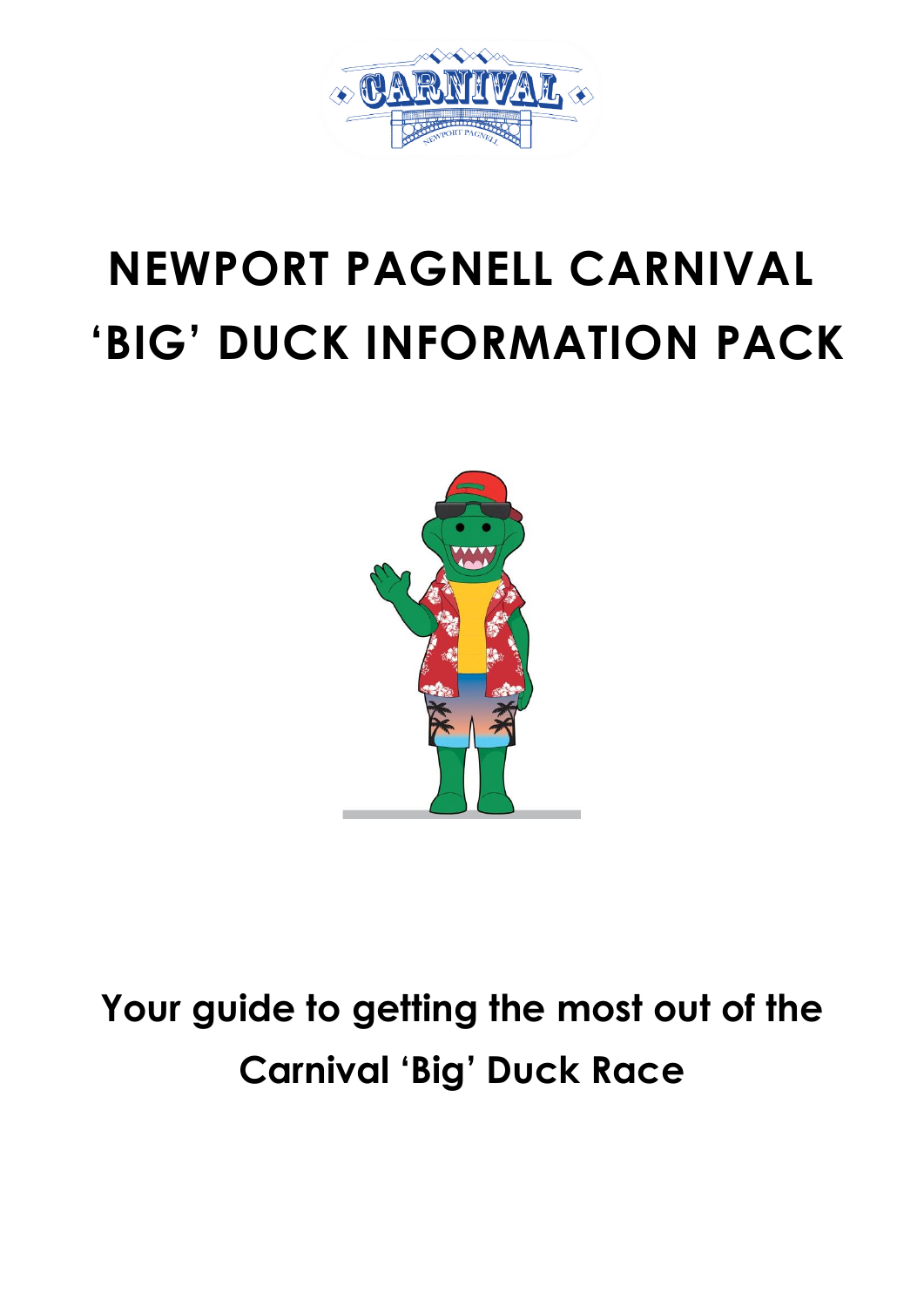

#### **Introduction**



Thank you for taking an interest in entering the Newport Pagnell Carnival 'Big' Duck Race. The Carnival is an annual community event that sees thousands of people gather together for a weekend full of fun, entertainment and community spirit.

We want you to get the most out of your 'Big' Duck Race entry and so have put together this information pack to make that happen.

If there is anything not covered by the pack, or you have any questions or any suggestions, please contact us (contact email at the bottom of the page).

Thank you for supporting the Carnival and enjoy!

*The Carnival Committee*

#### **The Committee**

The Carnival Committee is run by a group of volunteers, in their spare time and around their full time work and commitments. When contacting members of the committee please be patient and bear this in mind – we will respond to all queries as soon as we possibly can.

#### **Important Dates**

| From 1st May 2022<br>or later if applied after | Delivery of your big ducks begins                                                                                                                  |
|------------------------------------------------|----------------------------------------------------------------------------------------------------------------------------------------------------|
| 3rd June 2022                                  | Deadline for 'Big' Duck Race<br>applications                                                                                                       |
| 27 <sup>th</sup> June 2022                     | Deadline for returning your big duck (or<br>please let us know via email if you will be<br>bringing your duck to Riverside Meadow<br>on race day!) |
| $2nd$ July 2022                                | Carnival Saturday                                                                                                                                  |
| 3rd July 2022                                  | Carnival Sunday - Duck Races<br>(starting at approx 14:30)                                                                                         |

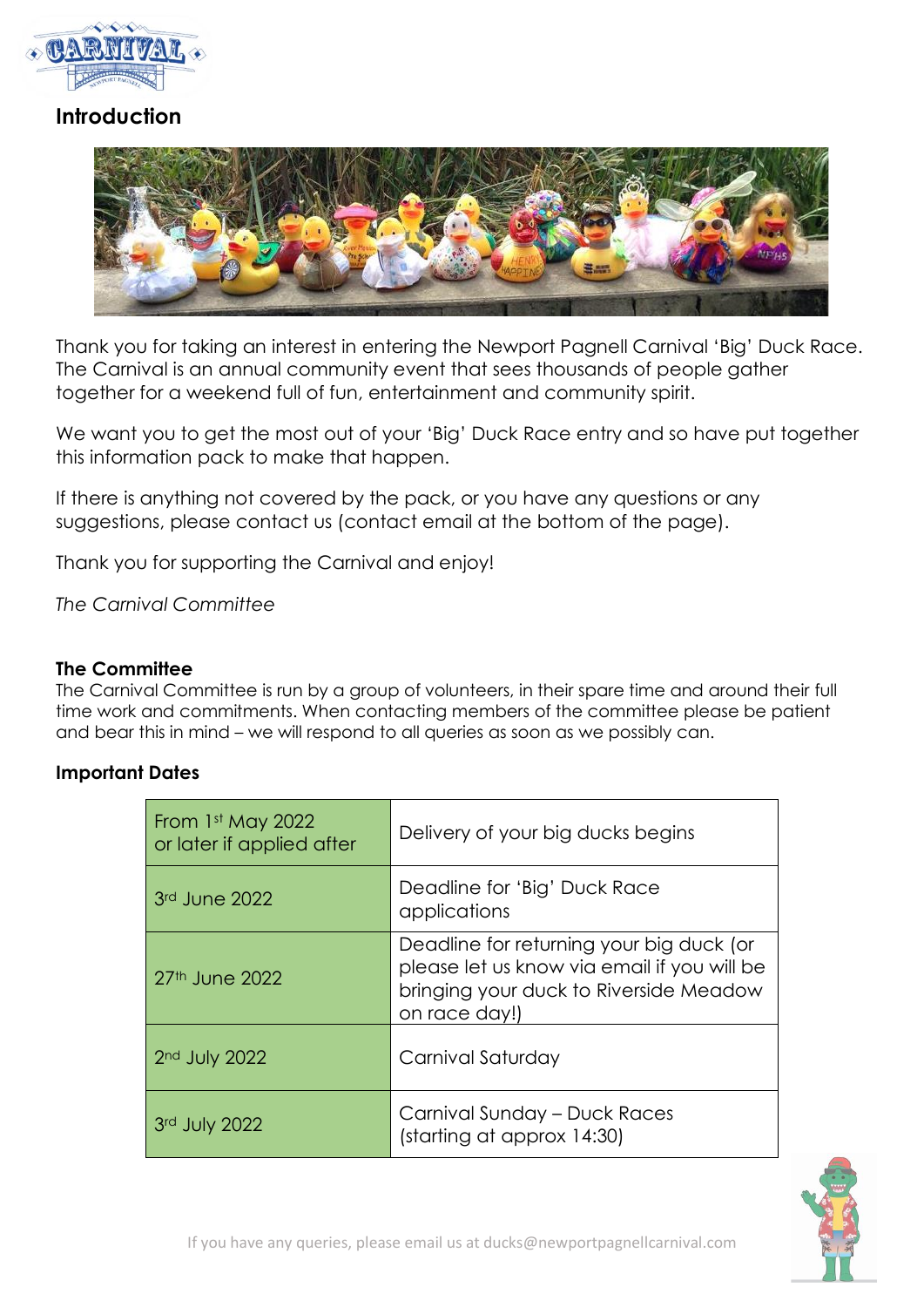

#### **What's This All About Then?**

The 'Big' Duck Race is exactly what it says on the…tin: Big rubber ducks, racing down the river.



If you have ordered a new duck it will be delivered prior to the event, allowing you to decorate and brand it and give it the all-important swimming lessons!

We think it is a really great way to have some fun and promote your business, group or cause and to take part in the Carnival Weekend.

There are prizes for the winner of the race and also for the best-dressed duck (independently judged of course!). What's more you get to keep your decorated duck and display him or her in your office, shop window, desk or bath. And if that wasn't enough, you get to enter your duck again the following year.

#### **Entry Fee**

The entry fee is broken down as follows:

- Purchase of a duck: £22
- Race entry: £15

Therefore, if you're new to the event you'll need to buy a duck and pay for race entry. If you're a 'Big' Duck Race veteran and already have your duck to enter, all you need to pay is the race entry fee.

All funds from the 'Big' Duck Race go towards the running of the Carnival Weekend and help to maintain its very existence. So you're having fun and doing good at the same time.

#### **What Happens Now?**

Once you have submitted your application form you might think that things have gone a bit quiet. Don't worry; we are busy working away in the background. You won't hear from us until we confirm when we'll be delivering your duck, which starts at the beginning of May. If you have any questions to ask beforehand, please do get in touch (contact email on the bottom of the page) – but otherwise enjoy the quiet whilst you can!

#### **Delivery of your Big Duck**

Our lovely 'Big' Duck Race Coordinators, Dave and Debbie, will be in contact about the delivery of your duck. So, sit tight and get your thinking caps on and your equipment ready…

#### **Planning your Big Duck**

You might already know how you are going to decorate your duck or you might be after some inspiration. Newport Pagnell Carnival 'Big' Duck Race attracts a variety of artistic efforts, from tooth fairy ducks, Co-op worker ducks and builder ducks…



If you have any queries, please email us at ducks@newportpagnellcarnival.com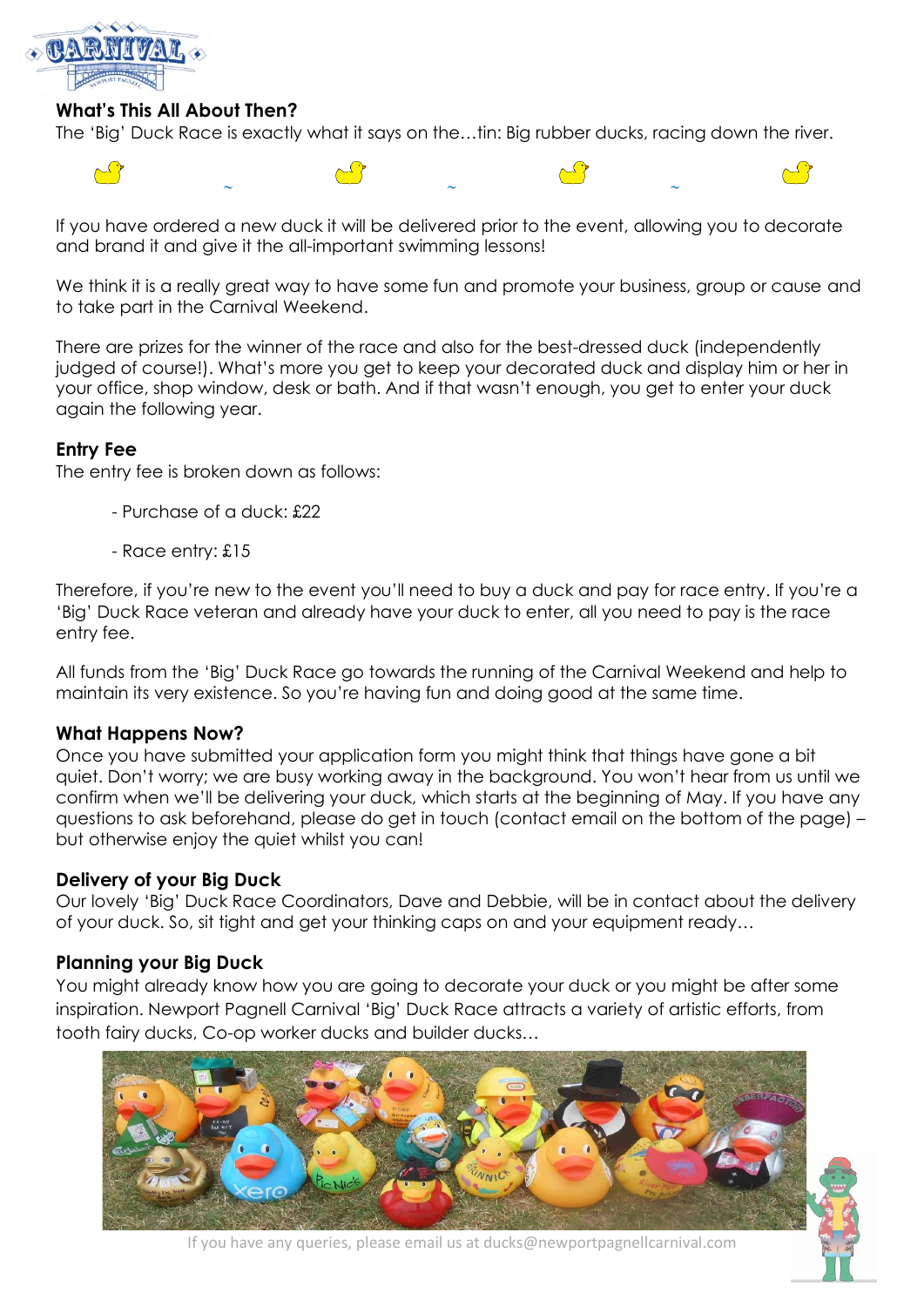

The most important thing is that you have fun decorating your duck but you might also want to consider the following:

- $\bigcirc$  Using bright colours to make your duck stand out when it's racing down the river.
- Fitting into the Carnival theme. For 2022 we are celebrating our very belated birthday with the theme of 60 years of Memories!
- $\bullet$  Displaying your group or company name prominently.
- $\bigcirc$  Making your duck a good swimmer it's not unheard of for participants to test them out in the bathtub, making sure it floats and giving it some speedy swimming lessons! Please do share with us your duck training photos and stories so we can share on our social media!
- Adding a creative touch or twist that will attract the eye of the judge for best dressed.
- $\bullet$  Don't forget to put your entry name and telephone number in marker pen on the bottom of your duck.

#### **Equipment**

You'll be pleased to hear that you don't need to provide your duck with armbands, goggles or a towel (unless you want to!) but you might want to consider purchasing some of the following to help with your decoration:

- Glue.
- $\bigcirc$  Paint.
- **Clothing.**
- **Accessories.**
- **A** Marker Pen.

#### **Spreading the Word**

We work hard to publicise the carnival as much as possible in order to attract big numbers, but we can always do with a helping hand. Please follow us on Facebook, visit at our website and look out for us in local magazines and news publications and share, share, share!

www.newportpagnellcarnival.com facebook.com/newportpagnellcarnival #NPCarnival

#### **The Night Before**

We know it's a little hard to sleep the night before the 'Big' Duck Race but it's important to get a good night's sleep because Carnival Sunday is busy. So make sure that your alarm is set to the right time and get some shut eye!

#### **On the Day**

#### **Finding Us**

Carnival Sunday takes place on Riverside Meadow in Newport Pagnell.

#### **Parking**

If you are travelling from afar parking is available and can be accessed via Welland Drive – Pop MK16 9DX into your satnnav and it should bring you to the right place. We are, however, the first to admit that the parking isn't the easiest to find; please be patient look out for the blue arrows.